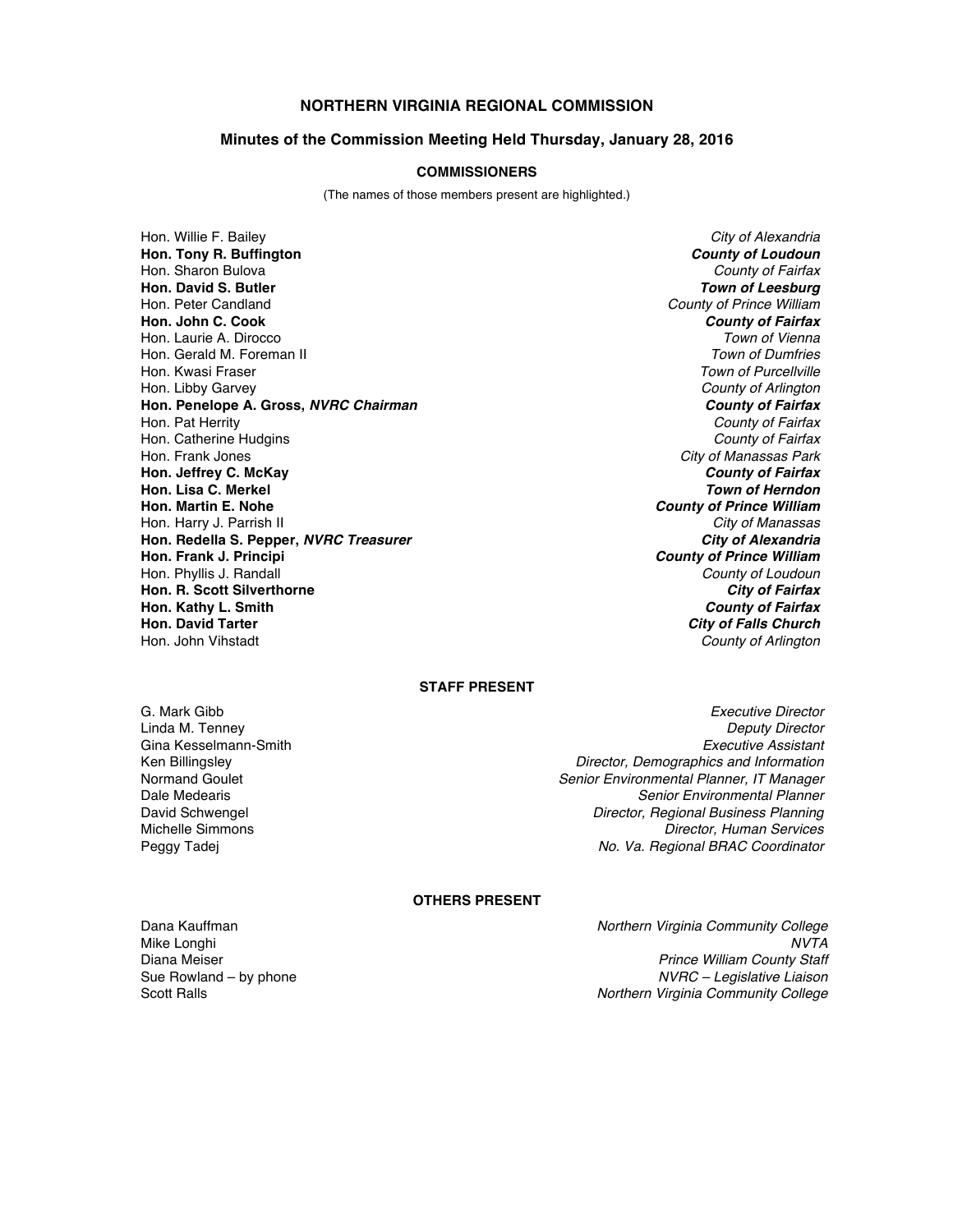Summary Minutes of the Commission January 28, 2016 Page 2<sup> $\overline{ }$ </sup>

ALLEGIANCE

- CALL TO ORDER Chairman Gross called the meeting to order at 7:35 p.m.
- PLEDGE OF The Pledge of Allegiance was recited by all present.

INTRODUCTION OF NEW COMMISSIONERS Chairman Gross introduced new Commissioners: Commissioner Bailey – City of Alexandria Commissioner Buffington – Loudoun County – present

Commissioner Randall – Loudoun County Commissioner Smith – Fairfax County – present Commissioner Vihstadt – Arlington County

ROLL CALL The roll was called and all members present or absent were noted for the record.

MINUTES Commissioner Merkel moved approval of the Commission meeting minutes of December 10, 2015. The motion was seconded by Commissioner Pepper and carried unanimously.

> Commissioner Butler, Commissioner Buffington, Commissioner Silverthorne, Commissioner McKay, Commissioner Principi, Commissioner Tarter and Commissioner Smith abstained, as they had not attended the last Commission meeting.

PRESENTATION Chairman Gross welcomed and introduced Dr. Scott Ralls, President of the Northern Virginia Community College.

> Dr. Ralls thanked NVRC on behalf of the Northern Virginia Community College, as the fact that this school is  $11<sup>th</sup>$  largest college in the country.

He emphasized four key points regarding economic and workforce development:

- 1. Partnership We need to work together. Having a regional strategy is important.
- 2. Places e.g., a new workforce center a 55,000 square foot facility was just built in Prince William County for workforce training to support employers.
- 3. People This metro region has a great pool of people
- 4. Programs Help is needed here See handouts, which were distributed during the Commission meeting. Right now there is a proposal in the Governor's budget, that will open the door in a way that we had not had in community colleges to greatly strengthen our workforce development efforts. Dr. Ralls then spoke about how workforce credentials can boost economic development and promote meaningful job attainment. There are 1.5 million jobs that need to be filled between now and 2022. A majority of these jobs (50% - 65%) will require a workforce credential or skill other than a traditional four-year degree. Employers are focusing on workers who demonstrate their skills through national standardized credentials and certifications. Virginia businesses struggled to fill more than 175,000 middle skill jobs last year due to a lack of skilled workers. Virginia's current funding formula for higher education excludes short-term training. This is a structural problem that undermines our ability to sustain a vibrant middle class. Dr. Ralls then compared Virginia to North Carolina. The latter spent \$91 million to support short-term workforce training at their community colleges last year. South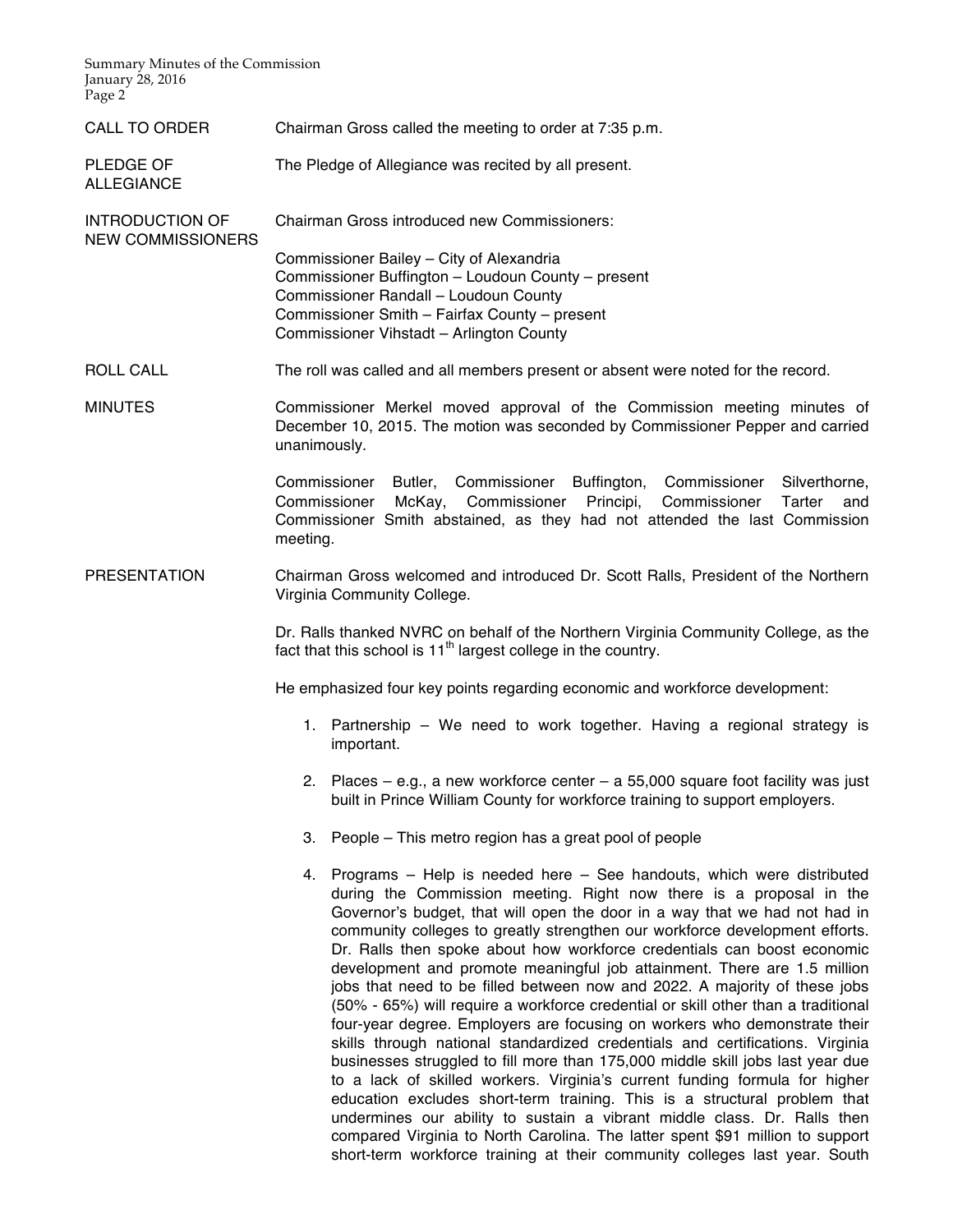Carolina, West Virginia, Kentucky and Maryland invest in this training. Virginia spent less than \$6 million on these programs in the last fiscal year. So Virginia is falling behind. The solution is an innovative, performance-based plan to promote credential completion and boost Virginia's workforce competitiveness. The earlier mentioned proposal would put \$25 million into an initiative to fund community colleges for credential programs that would lead to certifications and to high demand jobs. This is an area of opportunity.

# $\blacklozenge$

(Also see handouts)

# • **Program Focus**

- Skills Attainment: Virginia employers cannot find enough qualified candidates to fill vacancies in middle class jobs.
	- § Funds will pay for instruction, classroom space and all other expenses needed to build out these programs.
	- § Community colleges paid for completion of short-term workforce training programs and credential completion in high-demand fields.
	- § "High-demand fields" are defined as occupations in which there is an acute shortage of skilled workers to fill job vacancies, or for which the regional demand for killed workers outpaces the supply.
	- § Regional business and industry representatives will lead the identification of occupations and their associated credentials and jobs.
- o *Interest and Awareness:* Too few Virginians pursue these programs because they are not aware of the opportunities.
	- **•** Funds will be used to help generate interest in credentials.
	- **•** Technology-enabled solution will specifically target veterans.
- o *Leveraging Outside Assistance:*
	- § Creation of a customized workforce training fund that matches private resources on a one-to-one basis.
	- § Designed to provide a solution when a local employer, or economic development prospect, agrees to fund part of a credentials program.
	- Could further leverage \$2 million in federal funds.

## • **Return on Investment**

- o Investment will produce 10,500 high-demand credentials.
- $\circ$  People obtaining credentials will significantly increase their salaries thus increasing state income taxes.
- o The state will realize an estimated five-year NET increase of \$50-\$75 million from increased personal income tax revenue.

*Questions and answers* Commissioner Buffington asked if the mentioned \$25 million would be in addition to the \$5 million that are already dedicated, which Dr. Ralls affirmed.

> Chairman Gross pointed out that businesses say they have jobs available for people with technical skills, and that 4-year degrees are not necessary.

> Chairman Gross also emphasized the importance of partnerships, e.g. between Inova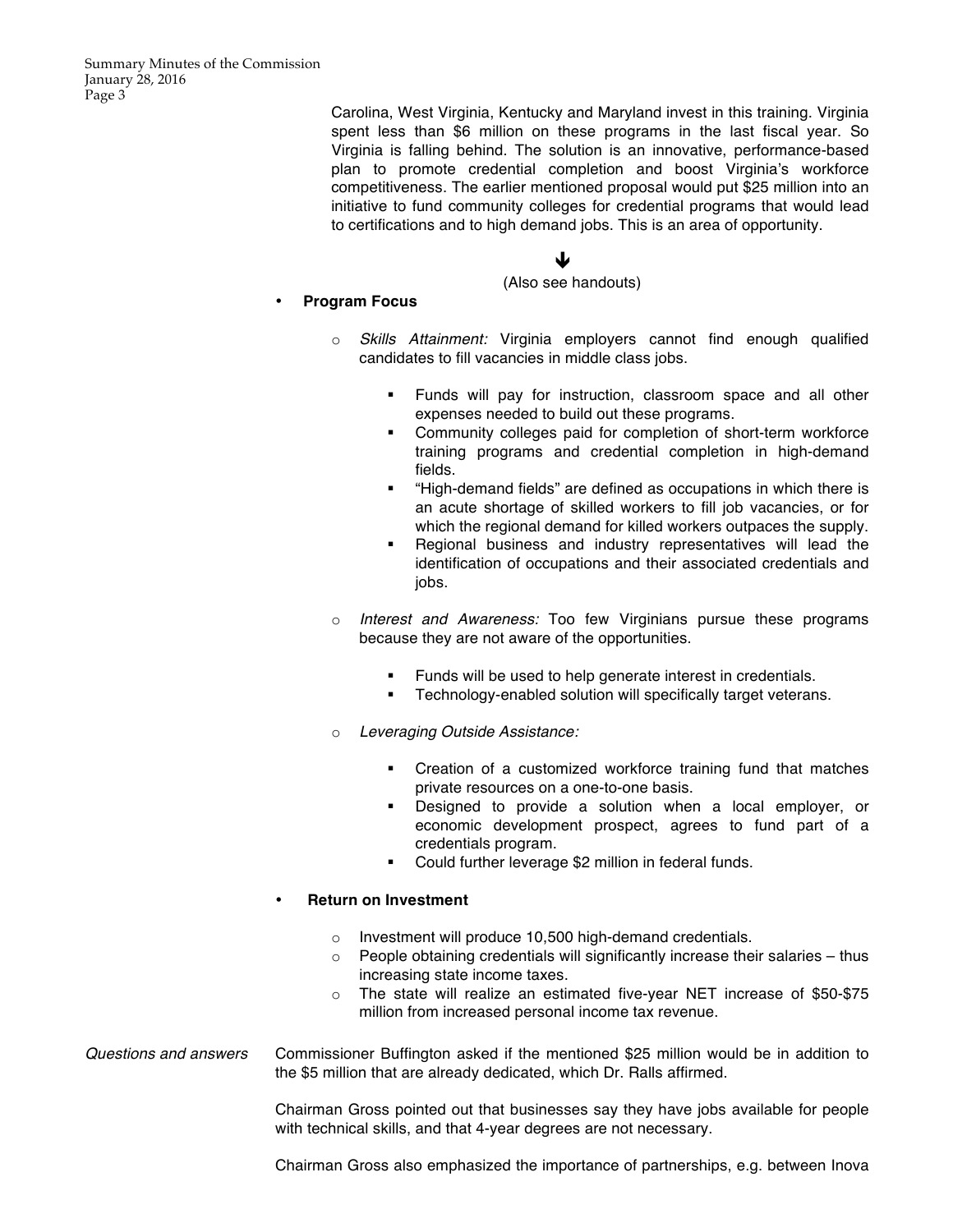and Northern Virginia Community College.

Commissioner McKay said, that a strategy needs to be put in place regarding support for the possible \$25 million budget amendment.

Commissioner Nohe added that if new money is available for the mentioned workforce program, that the money be used in places where we are best equipped to do something with it.

Commissioner Cook brought up the importance of workforce development in regards to getting people to the self-sufficient level.

Dr. Ralls then added that wise investments are needed now.

- CONSENT AGENDA Commissioner Nohe moved approval of the Consent Agenda, consisting of the items outlined below. The motion was seconded by Commissioner Butler and carried unanimously.
	- Resolution No. P16-11: Authorization to receive and subcontract 2016-2017 Part A funds for services under the Ryan White HIV/Aids Treatment Extension Act of 2009
	- Resolution No. P16-12: Authorization to receive and subcontract 2016-2017 Part B funds for services under the Ryan White HIV/Aids Treatment Extension Act of 2009

| <b>EXECUTIVE</b> | Printed copies of the report were distributed and Mr. Gibb went through the slides: |
|------------------|-------------------------------------------------------------------------------------|
| DIRECTOR'S       |                                                                                     |
| <b>REPORT</b>    | Solarize Campaign Recap                                                             |
|                  | Pedestrian / Bike Fatalities & Accidents – NVRC map release                         |
|                  | Adopt-A-Hydrant                                                                     |

- Blanket / Coat Drive
- Community & Military Partnerships of NOVA
- DRPT TDM Operating Assistance Funding (FY 2017)
- NoVaRegion Foundation
- CHAIRMAN'S REPORT Chairman Gross announced that there is an opportunity for electronic participation in meetings. But a policy needs to be developed. So she referred to the material in the meeting packet and asked the Commissioners to review it, so that this can be discussed at the next Commission meeting – February 25, 2016.

Chairman Gross then reported that the Workforce Symposium that was scheduled to take place January  $21^{st}$ , 2016, had to be canceled due to a bad weather situation. The event will be rescheduled.

LEGISLATIVE REPORT Commissioner Cook referred to the Go Virginia info packet that was distributed during the Commission meeting. Ms. Rowland then went through the handouts and explained that the budget is still in discussion.

> Regarding the possible workforce budget amendments Ms. Rowland noted that currently there is a lot of stripping of any new proposals going on and that we need to continue the conversation with the liaisons.